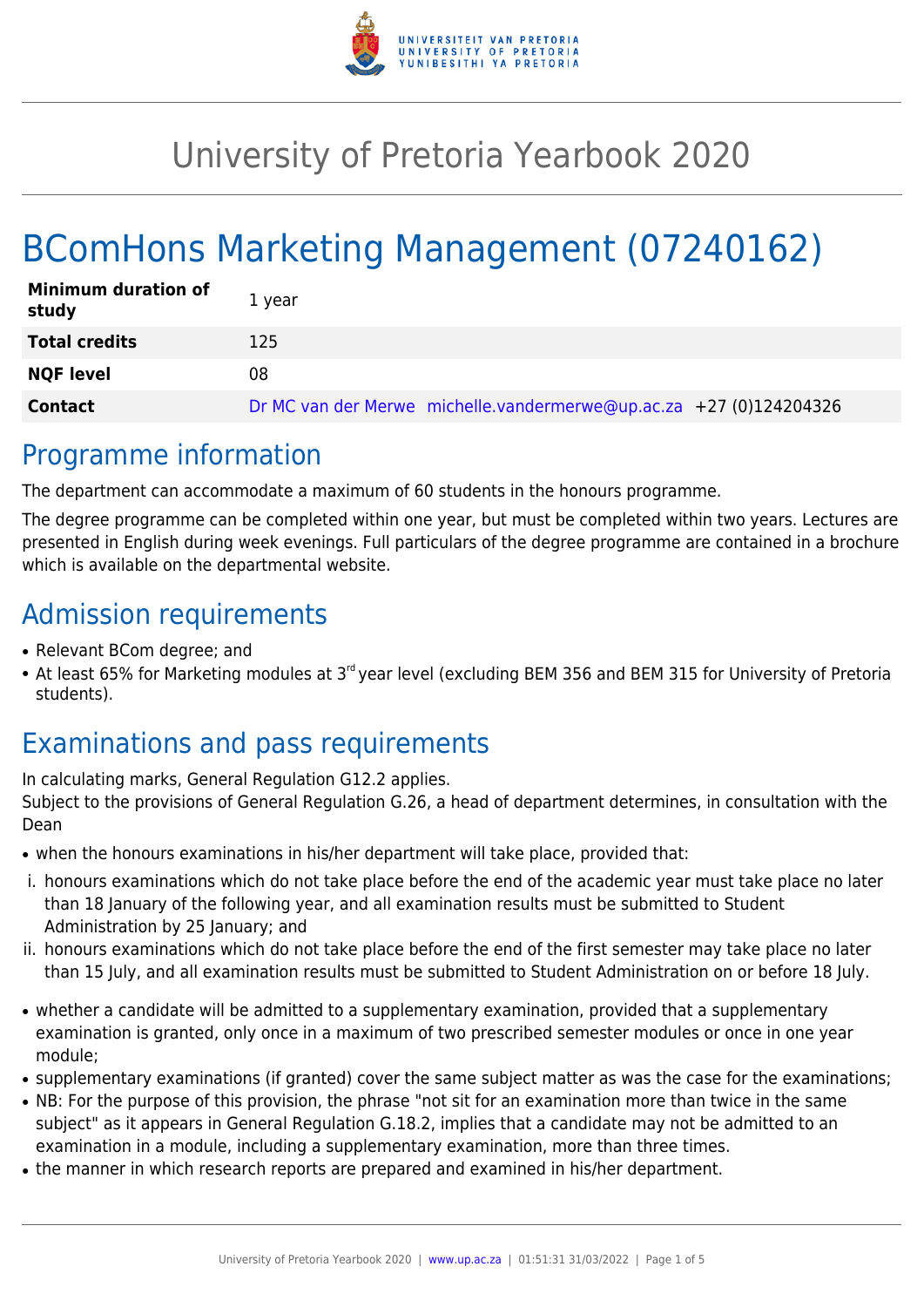

**NB**: Full details are published in each department's postgraduate information brochure, which is available from the relevant head of department. The minimum pass mark for a research report is 50%. The provisions regarding pass requirements for dissertations contained in General Regulation G.12.2 apply mutatis mutandis to research reports.

Subject to the provisions of General Regulation G.12.2.1.3, the subminimum required in subdivisions of modules is published in the study guides, which is available from the relevant head of department.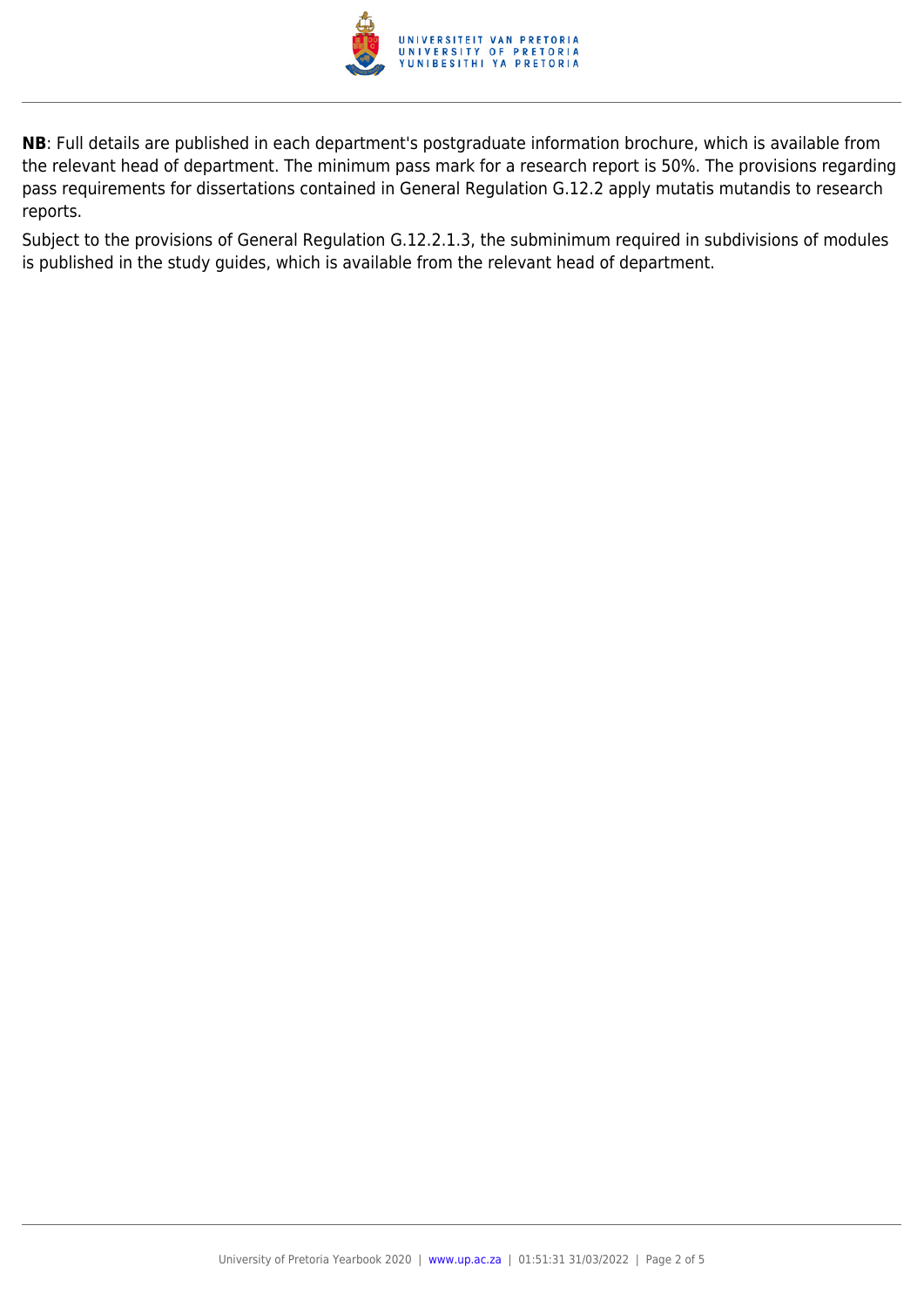

### Curriculum: Final year

**Minimum credits: 125**

### **Core modules**

#### **Marketing in practice 783 (BEM 783)**

| <b>Module credits</b>         | 20.00                                             |
|-------------------------------|---------------------------------------------------|
| <b>Prerequisites</b>          | Only for BComHons (Marketing Management) students |
| <b>Contact time</b>           | 1 lecture per week                                |
| <b>Language of tuition</b>    | Module is presented in English                    |
| <b>Department</b>             | <b>Marketing Management</b>                       |
| <b>Period of presentation</b> | Year                                              |
|                               |                                                   |

#### **Module content**

The module requires the learner to develop a portfolio that demonstrates their ability to conduct research, write research reports, compile different marketing documents/reports, present to audiences, solve marketing-related strategic problems and prepare profile documents.

#### **Research report: Marketing management 795 (BEM 795)**

| <b>Module credits</b>         | 30.00                          |
|-------------------------------|--------------------------------|
| <b>Prerequisites</b>          | <b>NME 703</b>                 |
| Language of tuition           | Module is presented in English |
| <b>Department</b>             | Marketing Management           |
| <b>Period of presentation</b> | Semester 1                     |

#### **Marketing of services 780 (BVD 780)**

| <b>Module credits</b>         | 25.00                                             |
|-------------------------------|---------------------------------------------------|
| <b>Prerequisites</b>          | Only for BComHons (Marketing Management) students |
| <b>Contact time</b>           | 1 lecture per week                                |
| Language of tuition           | Module is presented in English                    |
| <b>Department</b>             | Marketing Management                              |
| <b>Period of presentation</b> | Semester 1 or Semester 2                          |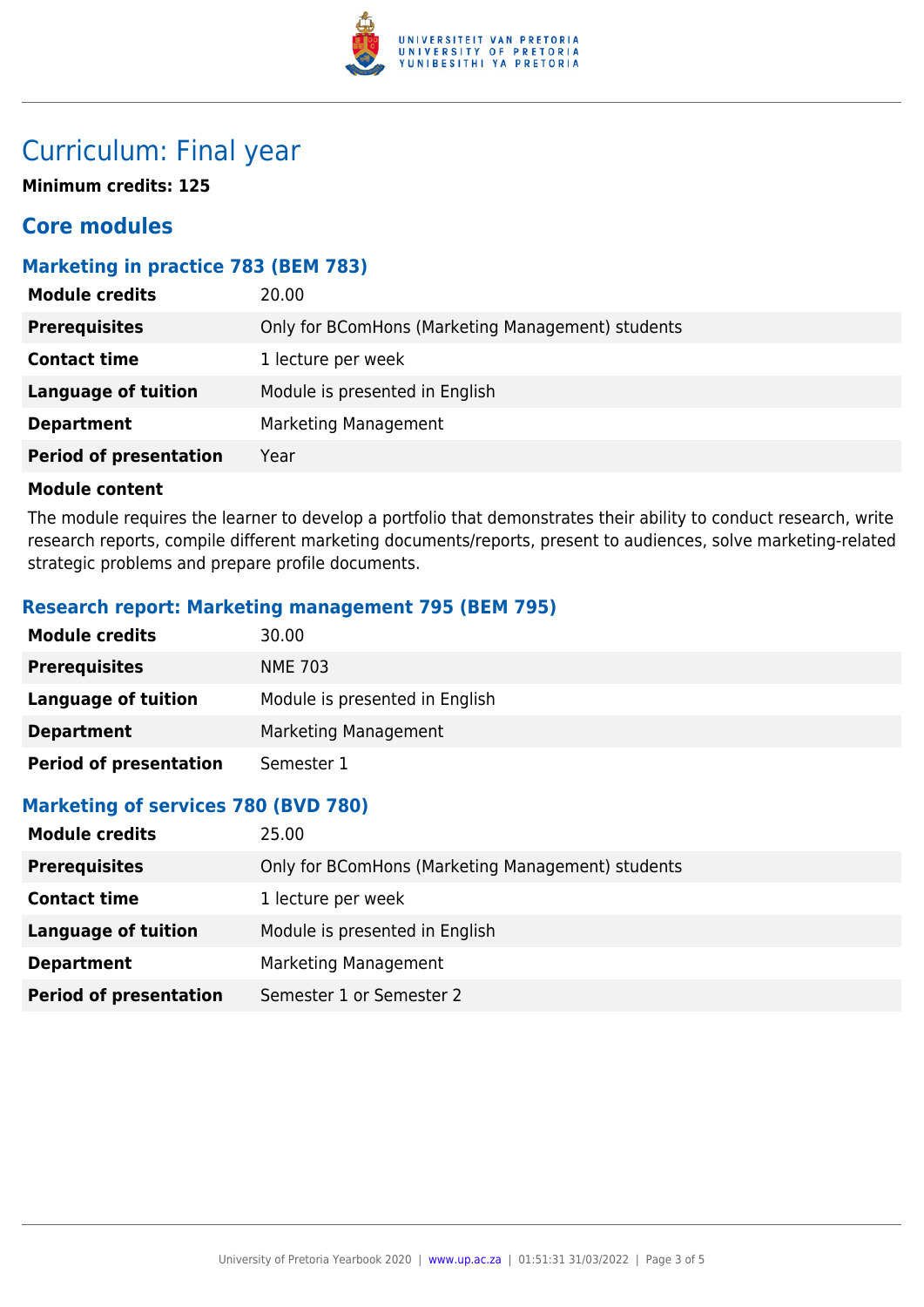

#### **Module content**

Marketing of services gives the student an opportunity to study a speciality area of marketing, which has become a necessity in the South African marketing world.

The module aims at studying important concepts of the basic theory of marketing of services with specific reference to the practical use thereof in the daily business situation. In addition the student is given the opportunity to apply the speciality area of marketing of services in practice and is simultaneously exposed to the latest developments in marketing of services.

Topics which will be handled include the difference between products and services, the expanded marketing services mix, the philosophy of service quality and the measuring of quality service.

Evaluation is in the format of short seminars within group context, progress tests, and assignments.

#### **Research methodology 703 (NME 703)**

| <b>Module credits</b>         | 25.00                          |
|-------------------------------|--------------------------------|
| <b>Prerequisites</b>          | No prerequisites               |
| <b>Contact time</b>           | 1 lecture per week             |
| <b>Language of tuition</b>    | Module is presented in English |
| <b>Department</b>             | Marketing Management           |
| <b>Period of presentation</b> | Semester 1                     |
|                               |                                |

#### **Module content**

The focus in this module is teaching some of the fundamental processes, principles and techniques necessary to conduct and interpret empirical research in a business context.

#### **Strategic marketing management 781 (SBB 781)**

| <b>Module credits</b>         | 25.00                                             |
|-------------------------------|---------------------------------------------------|
| <b>Prerequisites</b>          | Only for BComHons (Marketing Management) students |
| <b>Contact time</b>           | 1 lecture per week                                |
| <b>Language of tuition</b>    | Module is presented in English                    |
| <b>Department</b>             | Marketing Management                              |
| <b>Period of presentation</b> | Semester 1 or Semester 2                          |

#### **Module content**

To develop the student's ability to think strategically. To explain the ways in which a company can develop a sustainable competitive advantage. To teach students the practical capabilities in situation analysis, strategic alternatives and the "what if" analysis. To equip students with the art of understanding the coordination between the corporate and marketing strategy. To teach students the processes of target market identification and positioning. To teach students how to use management techniques and financial analysis in a management perspective. To develop students' holistic, creative and abstract thoughts with the aim to integrate their previous knowledge. To develop the awareness of ethical and social responsible behaviours of individuals and companies. To develop students' ability to formulate their thoughts scientifically and logically and to communicate their thoughts in writing and orally.